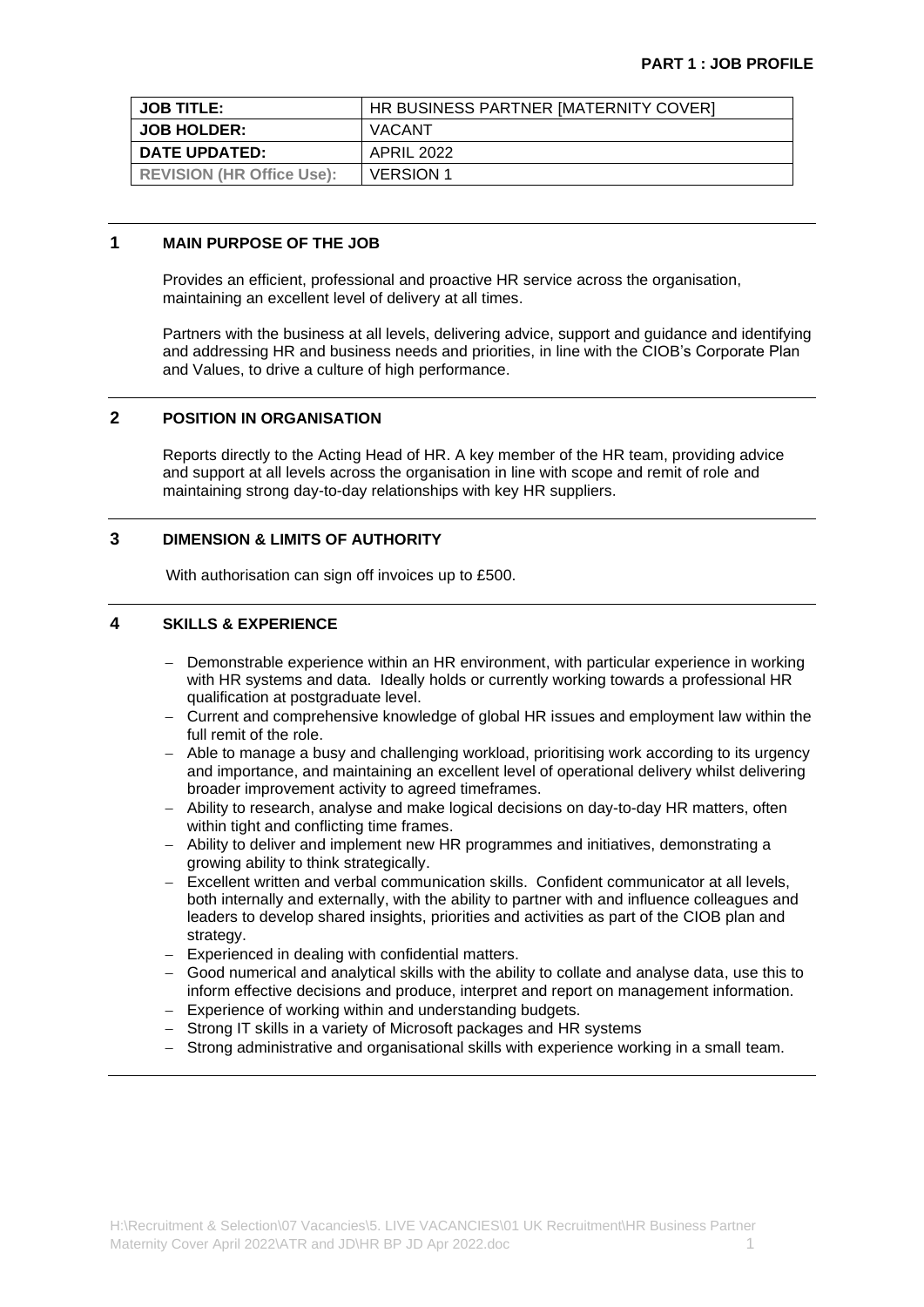## **DUTIES & KEY RESPONSIBILITIES**

#### **Business Partnering 50%**

- Build trusted relationships across the organisation, providing coaching to managers and leaders through the entire employment lifecycle, driving accountability and enabling them to manage employee performance in line with policies, processes and values.
- Provide direct support on a range of HR and employee relations activities, ensuring these are pro-actively addressed and resolved in a timely manner.
- Regularly engage with the business to understand its needs, priorities and issues, gathering insight to inform future HR strategy and activity.
- Implement and improve innovative HR solutions across the range of generalist activities, ensuring the CIOB continues to adopt strong policies and practices, complies with current employment legislation and embeds a culture of high performance.
- Manage staff forum activity, supporting the team to develop employee voice and promote inclusion.
- Monitor ongoing progress against HR budget, ensuring that HR activities are cost effective and delivering value to the business and contributing to departmental budgeting and reforecasting activity.

### **HR Systems and Data 30%**

- Manage and analyse HR data to gain a greater insight into trends, opportunities and issues. Present data in a format that can support effective, evidence-based decision making and continuous improvement.
- Deliver insightful data for Leadership Team and Governance reporting as appropriate.
- Oversee the effective functioning of the HR system, streamlining, automating and improving processes.
- Provide direct support to business and the HR team during the employee engagement survey period. - Ensure all general HR administration is accurate, up-to-date and recorded on the HR system and employee files, recommending system and process improvements as appropriate.
- Oversee the day-to-day management of the HR shared mailbox, ensuring that all items are actioned and escalating issues as necessary.

### **Compensation and Benefits 10%**

- Co-ordinate operational payroll and benefit actions in the UK and internationally, ensuring all necessary payroll timelines are met, recommending process improvements where appropriate.
- Provide cover for the preparation of payroll and pension handovers when needed, ensuring all necessary documentation and approval is in place, and records are updated.
- Produce and analyse salary benchmarking data and support the delivery/implementation of salary awards.
- Provide advice on benefits and total reward across the organisation and contribute to the development of effective and engaging global benefit strategies.

#### **Recruitment and Selection 5%**

- When required, to support the Recruitment Advisor, covering absences or periods of high volume recruitment, partner with hiring managers to deliver effective recruitment activity from job design through to the conclusion of successful offers of employment, ensuring the right roles are recruited and the best candidates hired.
- Manage the onboarding process for new employees, co-ordinating all pre-employment activity and supporting hiring managers in executing and assessing high quality induction plans.
- Deliver HR inductions to new employees, including a comprehensive induction to new line managers.
- Regularly monitor and review the CIOB's recruitment and onboarding activities, analysing relevant data to assess their effectiveness and making recommendations to enhance and update as required.

#### **Learning and Development 5%**

- Contribute to the development and delivery of learning and development activity across the organisation, driving forward programmes of activity, both internal and external, that address identified skills gaps, support talent and succession planning, and are embedded and reinforced across the organisation.
- Provide advice on all learning and development opportunities including all aspects of the 70-20-10 model.
- Arrange and co-ordinate individual and group training needs as required, ensuring all training is recorded accurately against budget and individual records.
- Monitor and assess return on investment of L&D activity, using this to inform future strategy and plans.

# **Other Activities**

- Contribute to activities and projects as required to drive a culture of excellent performance.
- Play an active role in the achievement of wider business objectives as appropriate.